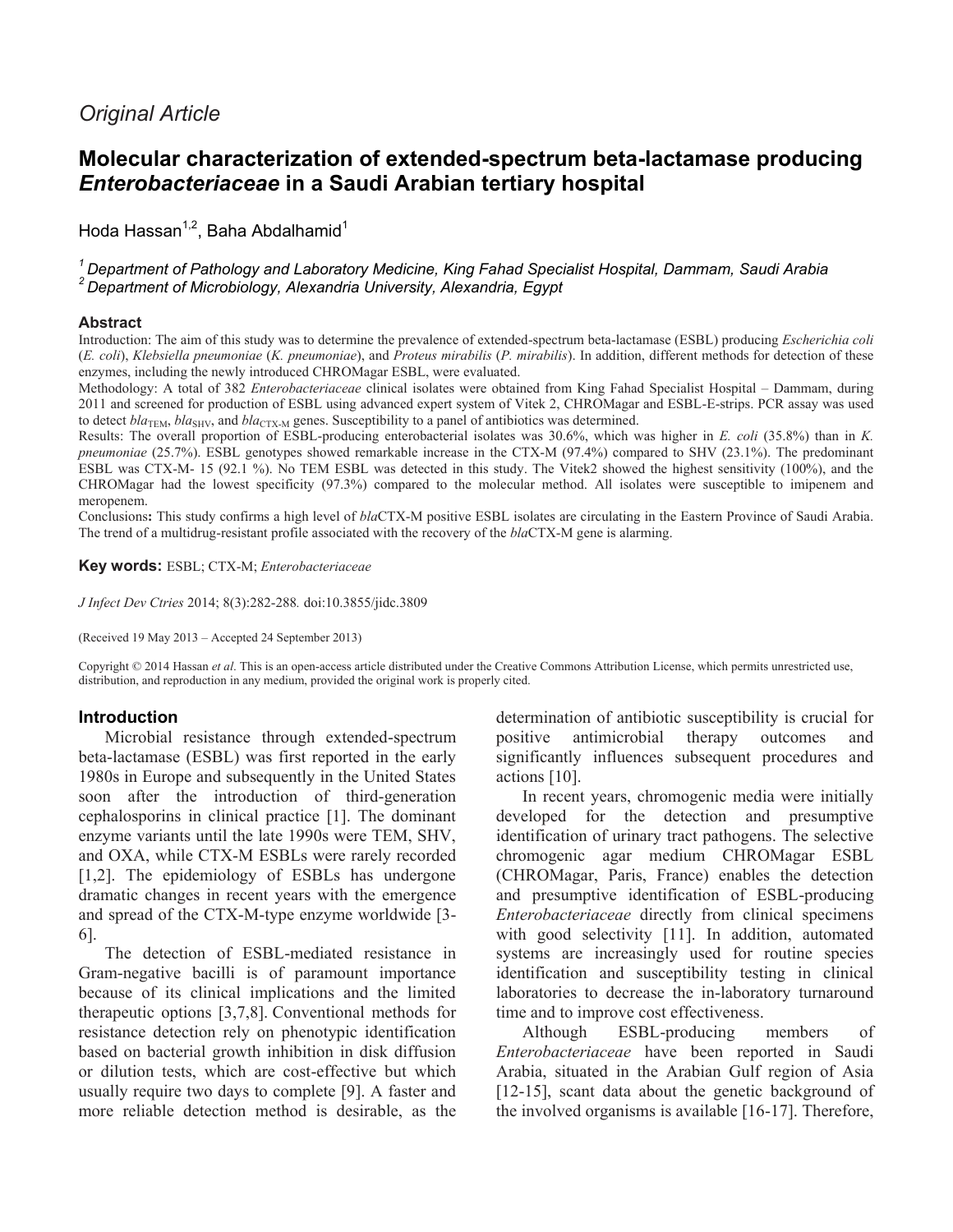the aim of the study was to screen for the dominant genes of ESBL in Saudi Arabia and to evaluate the different phenotypic methods in comparison to the molecular method for the detection of ESBL producers.

## **Methodology**

### *Bacterial isolates*

From January to June 2011, a total of 382 consecutive clinical isolates (251 *E. coli*, 107 *K. pneumoniae*, and 24 *P. mirabilis*) were collected at King Fahad Specialist Hospital – Dammam (KFSHD). Copy strains were excluded from the study. The isolates were all from different patients and units. They were isolated from urine  $(n = 259, 67.8\%)$ , wounds ( $n = 65$ ; 17%), blood and central venous lines  $(n = 32; 8.4\%)$ , sputum  $(n = 16; 4.2\%)$ , sterile body fluids (n = 8; 2.1%), and ear infections (n = 2; 0.5%). No epidemic outbreak was observed. In each assay, *K. pneumoniae* ATCC 700603 and *E. coli* ATCC 25922 were used as the positive and negative control for ESBL production, respectively. The criterion to include a strain in this study was either an alert from the automated system (Vitek 2) about ESBL detection, growth on CHROMagar, or a noticeable pattern of resistance against third-generation cephalosporins in the antimicrobial susceptibility testing using E-test. The molecular method (PCR analysis and sequencing of amplified PCR products) was chosen as the reference method. Isolates were cultured from frozen stock or from lyophilized material onto Columbia agar with 5% sheep red blood cells for 16 to 24 hours at 37°C, subcultured, and grown again for 16 to 24 hours at 37°C just before testing.

### *Identification and antimicrobial susceptibility testing using Vitek 2 and E-test*

All isolates were identified and tested for susceptibility by the Vitek 2 system (bioMérieux, Marcy l'Etoile, France) using the card for Gramnegative strains (GN cards) and AST-N026. The following antimicrobial agents were tested in the study: amikacin, gentamicin, ciprofloxacin, ceftazidime, cefotaxime, piperacillin/tazobactam, and trimethoprim/sulfamethoxazole. The cards were inoculated and incubated in the system according to the manufacturer's instructions. All results were interpreted using the Advanced Expert System (AES) (software version VT2-R04.03). The isolates were initially screened positive if minimum inhibitory concentration (MICs) of ceftazidime and cefotaxime for these organisms were  $\geq 2$  mg/L using the Vitek 2 system AST-N026 card. Phenotypic confirmation of ESBLs was done using E-test (epsilometer assay; bioMérieux, Marcy l'Etoile, France) on Mueller-Hinton agar. A decrease of at least three twofold concentrations in MIC of either ceftazidime or cefotaxime tested in combination with clavulanic acid versus its MIC when tested alone was indicative of phenotypic confirmation of ESBL production [18].

# *Evaluation of CHROMagar ESBL*

The CHROMagar ESBL provided by CHROMagar (Paris, France) was obtained from the supplier as a prepared plate medium. Each bacterial strain was cultured on CHROMagar ESBL agar, and was incubated aerobically at 37°C for 18 to 24 hours. Colonies of ESBL producers develop species-specific colors (dark pink to reddish coloration for *E. coli*; metallic blue coloration for *Klebsiella* spp; and a brown halo for *P. mirabilis*). Non-ESBL producers grow with colorless colonies or not at all on CHROMagar ESBL agar [19].

### *PCR analysis and sequencing of amplified PCR products for blaTEM, blaSHV and blaCTX-M genes*

Genotypic characterization of resistance mechanisms was determined by PCR assays targeting  $bla_{\text{TEM}}$ ,  $bla_{\text{SHV}}$ , and  $bla_{\text{CTX-M}}$  genes. Briefly, one to three colonies from freshly prepared blood agar plate were suspended in 100  $\mu$ L of molecular grade water and boiled at 95°C for 15 minutes. Cellular debris was removed by centrifugation at 15.000g for 5 minutes, and 2 µL of DNA-supernatant were used for PCR [20]. For the detection of  $bla_{\text{TEM}}$  and  $bla_{\text{SHV}}$ , a multiplex PCR using TEM and SHV universal primers (Table 1) was designed according to the method of Randall *et al.* [21]. For the detection of  $bla_{\text{CTX-M}}$ , the PCR conditions used were according to the method of Paterson *et al.* [22]. The primers used for PCR amplification of CTX-types from groups CTX-M group 1, CTX-M group 2, CTX-M group 9, CTX-M group 8, and CTX-M group 25 are listed in Table 1. Fragments of alleles encoding enzymes of groups 8 and 25 were amplified with two specific forward primers and a shared reverse primer according to the method of Woodford *et al.* [23].

Amplified PCR products for the full length  $bla_{\text{TEM}}$ ,  $bla<sub>SHV</sub>$ , and  $bla<sub>CTX-M</sub>$  genes were sent to be analyzed by an automated DNA sequencing system in Eurofins MWG Operon using primers listed in Table 1 [24-25]. The method used was cycle sequencing, which is based on Sanger sequencing (as recommended by the manufacturer).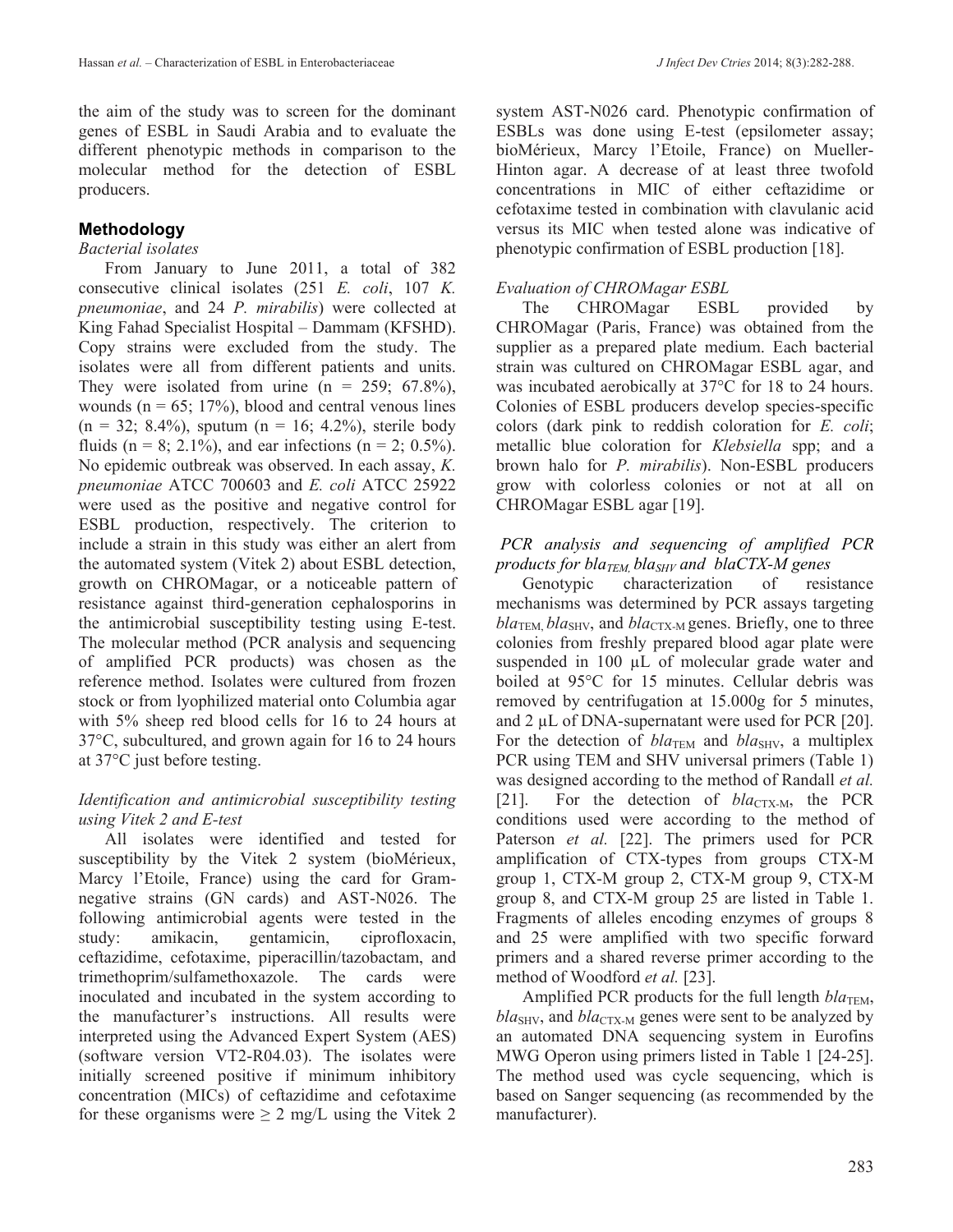| Primers, gene sought, or ESBL family | Primer sequence (5'-3')         | Gene product length (bp) | Reference |  |
|--------------------------------------|---------------------------------|--------------------------|-----------|--|
| <b>TEMFU</b>                         | <b>TCGTGTCGCCCTTATTCCCTTTTT</b> | 426                      |           |  |
| <b>TEMRU</b>                         | <b>GCGGTTAGCTCCTCCGGTCCTC</b>   |                          | 21        |  |
| <b>SHVFU</b>                         | GTGGATGCCGGTGACGAACAGC          | 212                      |           |  |
| <b>SHVRU</b>                         | TGGCGCAAAAAGGCAGTCAATCCT        |                          |           |  |
| CTX-MuF                              | CGCTTTGCGATGTGCAG               |                          | 22, 23    |  |
| CTX-MuR                              | ACCGCGATATCGTTGGT               | 551                      |           |  |
| CTX-M grp1F                          | AAAAATCACTGCGCCAGTTC            | 415                      |           |  |
| $CTX-M$ $grp1R$                      | AGCTTATTCATCGCCACGTT            |                          |           |  |
| CTX-M grp2F                          | CGACGCTACCCCTGCTATT             |                          |           |  |
| CTX-M grp2R                          | <b>CCAGCGTCAGATTTTTCAGG</b>     | 552                      |           |  |
| CTX-M grp9F                          | CAAAGAGAGTGCAACGGATG            | 205                      |           |  |
| CTX-M grp9R                          | ATTGGAAAGCGTTCATCACC            |                          |           |  |
| CTX-M grp8F                          | TCGCGTTAAGCGGATGATGC            | 666                      |           |  |
| CTX-M grp8/25R                       | AACCCACGATGTGGGTAGC             |                          |           |  |
| CTX-M grp25F                         | <b>GCACGATGACATTCGGG</b>        | 327                      |           |  |
| CTXMSeqF                             | <b>GTTCGTCTCTTCCAGAATAAGG</b>   | 968                      | 24        |  |
| <b>CTXMSeqR</b>                      | CAGCACTTTTGCCGTCTAAG            |                          |           |  |
| <b>TEMFLF</b>                        | <b>GAAGACGAAAGGGCCTCGTG</b>     | 1074                     |           |  |
| <b>TEMFLR</b>                        | GGTCTGACAGTTACCAATGC            |                          | 25        |  |
| <b>SHVFLF</b>                        | CGCCGGGTTATTCTTATTTGTCGC        |                          |           |  |
| <b>SHVFLR</b>                        | TCTTTCCGATGCCGCCGCCAGTCA        | 1016                     |           |  |

#### **Table 1.** Primer sets used in PCR runs for tested isolates

**Table 2.** Molecular typing results for PCR ESBL-positive strains

| ESBL genotype                           |          | Number of isolates $(\% )$ |       |
|-----------------------------------------|----------|----------------------------|-------|
|                                         | E. coli  | K. pneumoniae              | Total |
| $bla_{\text{CTX-M}}$                    | 81(69.2) | 9(7.6)                     | 90    |
| $bla_{\text{SHV}}$                      |          | 3(2.5)                     |       |
| $bla_{\text{CTX-M}} + bla_{\text{SHV}}$ | 9(7.6)   | 15(12.8)                   | 24    |
|                                         | 90       | 27                         | 17    |

**Table 3.** Sensitivity, specificity, PPV and NPV results of AES of Vitek 2, CHROMagar ESBL medium, and phenotypic confirmatory test for ESBLs by E-test. The molecular method was used as a reference method.

|                | Sensitivitv | Specificity | Positive predictive value (PPV) | Negative predictive value (NPV) |
|----------------|-------------|-------------|---------------------------------|---------------------------------|
| AES of Vitek 2 | $100\%$     | 98.9%       | $97\%$                          | $100\%$                         |
| CHROMagar      | 97.4%       | 97.3%       | 94%                             | 98%                             |
| E-test         | 97%         | $100\%$     | 100%                            | 98%                             |

**Table 4.** Co-resistance of ESBLs producing isolates to non-beta-lactam antibiotics

| Antibiotics                               | ESBLs $(117)$ R <sup>%</sup> | Non ESBLs $(265)$ R% | P value     |
|-------------------------------------------|------------------------------|----------------------|-------------|
| Gentamicin                                | 69 (59)                      | 33(12.5)             | ${}_{0.05}$ |
| Amikacin                                  | 3(2.6)                       |                      | ${}< 0.05$  |
| Ciprofloxacin                             | 101(86.3)                    | 97(36.6)             | ${}_{0.05}$ |
| Piperacillin / tazobactam                 | 74 (63.2)                    | 77(29)               | ${}< 0.05$  |
| Trimethoprim / sulfamethoxazole           | 102(87.1)                    | 121 (45.7)           | ${}_{0.05}$ |
| <b>Service Contract Contract Contract</b> |                              |                      |             |

R: resistance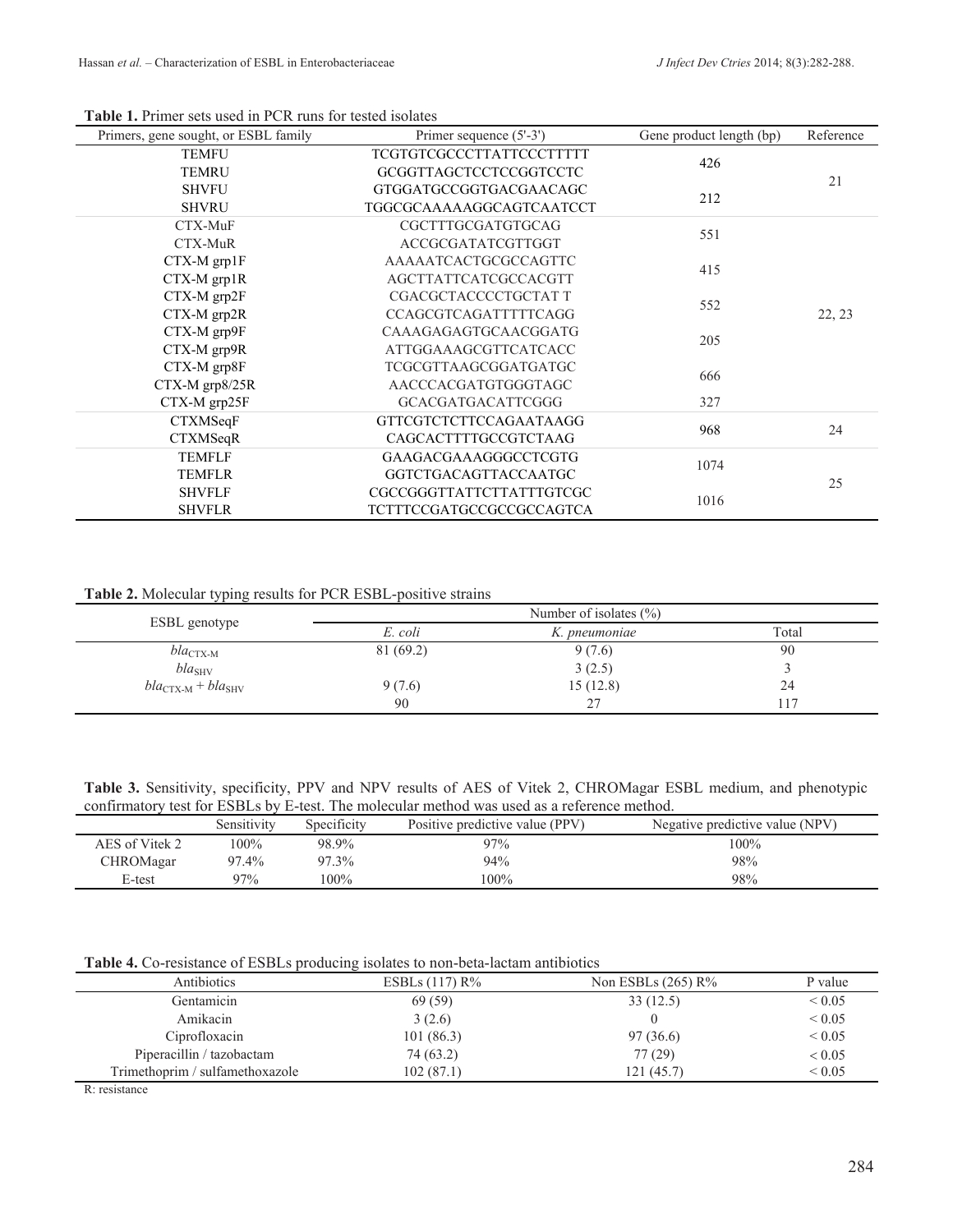The sequencing reaction was run on an automated ABI 3730xl DNA Analyzer. The resulting DNA sequences were compared with genes from GenBank using BLAST (http://www.ncbi.nlm.nih.gov/blast). Primers used in this study as described in the literature [21-25] are listed in Table 1.

# *Analysis of results*

The sensitivities, specificities, and positive and negative predictive values (PPV and NPV) respectively of AES of Vitek 2, the CHROMagar ESBL medium, and phenotypic confirmatory test for ESBLs by E-test for all groups were calculated. The molecular method results were used as previously described [26].

# *Statistical analysis*

Categorical variables were compared using Fisher's exact test. A p value of  $< 0.05$  was considered statistically significant [26].

# **Results**

Based on the criteria of selection, 145 isolates were suspected to harbor ESBL out of 382 strains and were screened for the presence of the beta-lactamase genes  $bla_{\text{TEM}}$ ,  $bla_{\text{SHV}}$  and  $bla_{\text{CTX-M}}$  by PCR. All  $bla_{\text{TEM}}$ genes detected in the isolates had 100% identity to TEM-1 sequences in GenBank (accession number AF427133). Therefore, strains harboring only  $bla_{\text{TEM}}$ gene (18 strains) as well as 10 isolates screened negative by PCR were excluded from the study. As a result, a total of 117 strains were further characterized in this project.

The PCR data revealed that 114 and 27 of isolates harbored *bla*<sub>CTX-M</sub> and *bla*<sub>SHV</sub> genes, respectively. Using CTX-M group specific primers, 105 (92.1%) isolates were positive for the CTX-M-1 group and 9 (7.9%) were positive for the CTX-M-9 group. The full length amplified products of the  $bla_{\text{SHV}}$  and  $bla_{\text{CTX-M}}$ genes were sequenced and compared with ESBL sequences in GenBank to determine the ESBL types. The BLAST results revealed that the  $bla_{SHV}$ amplification product showed 100% identity to the SHV-12 enzyme (accession number AJ920369). Furthermore, DNA sequence analysis showed that all amplicons obtained for the CTX-M-1 group were characterized as CTX-M-15 (accession number AY044436), and all amplicons obtained for the CTX-M-9 group were characterized as CTX-M-14 (accession number AF252622AAC). Based on these data, 90 strains of *E. coli* (90/251; 35.8%) and 27 (27/107; 25.2%) of the *K. pneumoniae* isolates were found to be ESBL producers. The majority of ESBLproducing isolates ( $n = 83$ ; 71%) were recovered from urine, 20 from wounds (17%), 8 from blood (6.8%), 4 from sputum  $(3.4\%)$  and 2 from fluids  $(1.8\%)$ . PCR showed that 97.4% ( $n = 114$ ) and 23.1% ( $n = 27$ ) of isolates contained  $bla_{\text{CTX-M}}$  and  $bla_{\text{SHV}}$  genes, respectively. Coexistence of the *bla*<sub>CTX-M</sub> and *bla*<sub>SHV</sub> was detected in 24 isolates (20.5%) (9 *E.coli* and 15 *K. pneumoniae*). Ninety strains (76.9%) (81 *E.coli* and 9 *K. pneumoniae*) had the *bla*<sub>CTX-M</sub> gene only, while three *K. pneumoniae* isolates (2.5%) harbored the *bla<sub>SHV</sub>* gene (Table 2).

ESBL-producing organisms were detected on CHROMagar in 114 isolates (sensitivity 97.4%). The specificity assessed on 265 specimens that were found negative for ESBL-producing isolates by PCR was 97.3%. A total of seven specimens yielding the growth of non-ESBL producing organisms presenting the typical chromogenic character of *Enterobacteriaceae*  species were found on CHROMagar. For these specimens, high-level cephalosporinase (five specimens) and impermeability (two specimens) were the resistance mechanisms reported by the advanced expert system (AES) of the Vitek 2.

With the exception of three strains that gave false positive results, the AES of the Vitek 2 was able to detect ESBL-producing isolates. These strains gave negative results with the E-test and CHROMagar ESBL. These isolates produced amplicons corresponding to ESBL beta-lactamase gene in addition to an AmpC beta-lactamases. The sensitivity, specificity, PPV and NPV results of AES of Vitek 2, CHROMagar ESBL medium, and phenotypic confirmatory test for ESBLs by E-test are shown in Table 3.

The lowest rates of resistance in ESBL-producing isolates were observed for amikacin (2.6%), gentamicin (59%), and piperacillin/tazobactam (63.2%). The highest rate of resistance belonged to trimethorpim/sulfamethoxazole (87.1%) and ciprofloxacin (86.3%). Remarkably, as shown in Table 4, ESBL-positive isolates were significantly ( $p < 0.05$ ) more frequently resistant to gentamicin, amikacin, ciprofloxacin, piperacillin-tazobactam, and trimethorpim/sulfamethoxazole when compared to non-ESBL isolates over the time frame.

# **Discussion**

In the current study, the overall proportion of ESBL-producing enterobacterial isolates was 30.6%. The proportion of ESBL producers was higher in *E. coli* (35.8%) than in *K. pneumoniae* (25.2%). In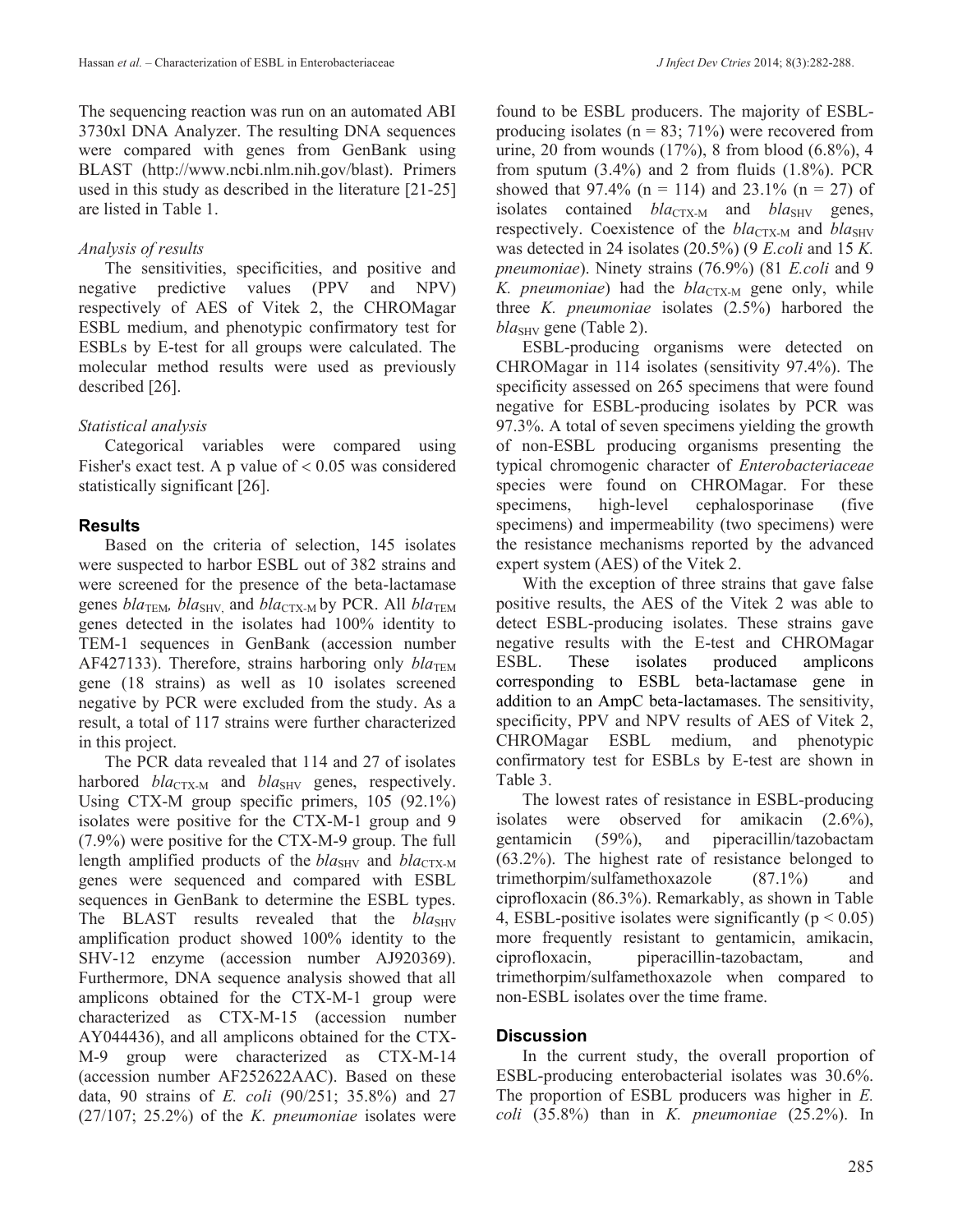neighbouring Asian countries, the ESBL frequency varied from 66.7% in India [27], 54.7%-61% in Turkey [28,29], 41% in United Arab Emirates [30], 31.7% in Kuwait [31], and 72.1% in Iran [32], but was lower in America and Europe [29-33].

The overall prevalence of ESBL producers was found to vary greatly in different geographical areas and in different institutes in Saudi Arabia. In our study, the rate of ESBLs-producer isolates was higher than that reported from Abha and Khobar (27.5% and 12.2%, respectively) in 2001 [34] and 2005, but still lower than the rate reported in a study from Riyadh in 2007 (55%) [17]. This may be due to differences in the type and volume of consumption of antibiotics and differences in the time of collection of isolates. However, it reflects the chronological increase in the prevalence of ESBL producers in the Eastern Province of Saudi Arabia. As in other studies, the majority of ESBL-producing isolates were recovered from urine [35-37].

In this study, ESBL genotypes showed remarkable increase in the CTX-M genotype (97.4%), while SHV was detected in 23%. A study done in a tertiary care hospital in the Eastern Province of Saudi Arabia in 2006 showed that 71% of the strains harbored the  $bla_{\text{CTX-M}}$  gene [38]. This reflects remarkable increase in the *bla*<sub>CTX-M</sub> genotype in this area. Similarly, in most European countries, Latin America, and East Asia, CTX-M variants have displaced TEM and SHV enzymes as the predominant beta-lactamases produced by Gram-negative bacteria such as *K. pneumoniae* [3,27,32]. In Arab countries, the first description of CTX-M was in Egypt and then in the United Arab Emirates and Kuwait [39-41]. In these countries, the predominant ESBL was CTX-M-15. This data is consistent with our data and with previous reports from Saudi Arabia. CTX-M14 was detected among 7.9% of our strains, correlating with previous studies done in Saudi Arabia that detected CTX-M-14 in a range from 5% to 40% [16,17].

The presence of more than one ESBL in a single isolate is being increasingly detected [17,38,42]. In this study, coexistence of  $bla<sub>SHV</sub>$  and  $bla<sub>CTX-M</sub>$  genes was detected in 20.5 % of the strains. It is remarkable that this was seen more frequently in *K. pneumoniae*. This highlights the growing complexity of antibacterial resistance problems, and the reasons for this situation require further investigation.

The AES Vitek 2, compared to the molecular method, revealed 100% sensitivity, 98.8% specificity, 97.5% PPV and 100% NPV for detection of ESBL producers. The AES enhances the ability of the Vitek 2 system to identify ESBLs by basing its phenotype determination on the distribution of MICs for various beta-lactam antibiotics rather than simply on neutralization by clavulanic acid [37,39]. Therefore,

the AES Vitek 2 can be used as a sole detection method of ESBL in *E. coli*, *K. pneumoniae,* and *P. mirabilis.*

The performance of CHROMagar ESBL for the detection and presumptive identification of extendedspectrum beta-lactamase (ESBL)-producing *Enterobacteriaceae* directly from clinical specimens was evaluated in a few studies [11,19]. In a study done by Saito *et al.*, the sensitivity, specificity, PPV and NPV were 100%, 93.3%, 51.5%, and 100%, respectively [28]. Better results were obtained in our study; the sensitivity, specificity, positive predictive value and negative predictive value of the CHROMagar were 97.4%, 97.3%, 94.2% and 98.8%, respectively. The CHROMagar failed to detect only 2.3% of the ESBL strains. The discrepancy in the results may be explained by the fact that the previous results showing lower specificity and positive predictive value were obtained by evaluating the media directly from clinical specimens, while our study was the first study to evaluate the media from subculture. Therefore, CHROMagar ESBL media can be used as a sole method for detection of ESBL from subculture in laboratories with limited resources.

In most microbiological laboratories, the ESBL Etest is the most commonly employed confirmatory test, as the integration of PCR assay into the routine diagnostic process is not feasible because of its cost and labor intensiveness. In this study, three isolates were not positive in ESBL E-test but produced amplicons corresponding to  $bla_{\text{TEM}}$ ,  $bla_{\text{SHV}}$ , or  $bla_{\text{CTX}}$ . <sup>M</sup>, which shows that the genotypic determination of the *bla* gene families is the most reliable procedure to identify ESBL-producing *Enterobacteriaceae* [43]*.* Similar results were also reported by other studies [32,43,44].

The lowest rates of resistance in ESBL-producing isolates were observed for amikacin (2.6%), gentamicin (57.3%), and piperacillin/tazobactam (63.2%). The highest rate of resistance was to ciprofloxacin (84.6%). In Riyadh in 2007, researchers reported that only 11% of their ESBL producers were resistant to ciproflaxin and 88% and 77% were resistant to gentamicin and amikacin, respectively [19,20]. This may be attributed to misuse of ciprofloxacin and restriction of aminoglycosides in our hospital. Amikacin remained the most effective aminoglyoside against *K. pneumoniae*.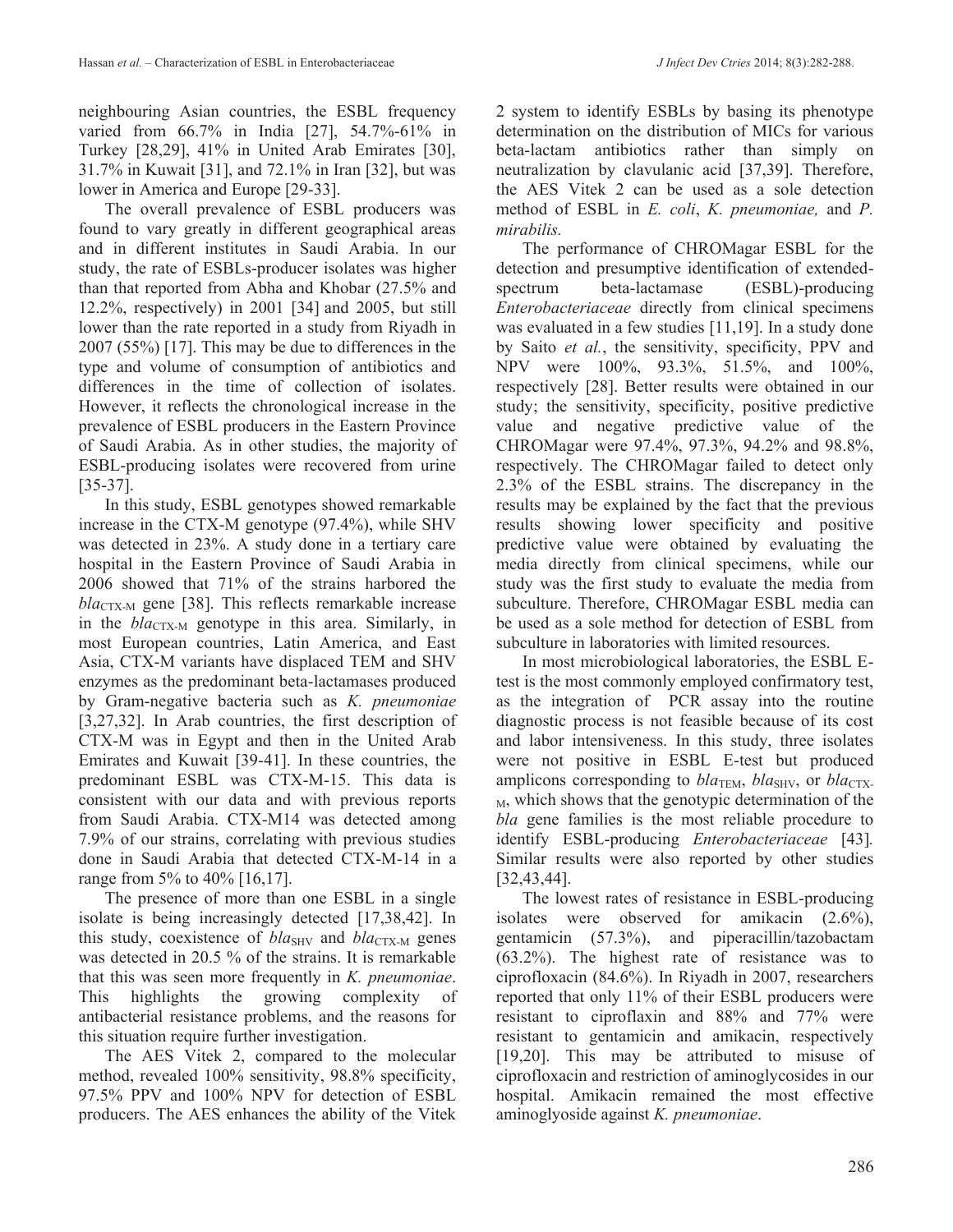In our study, a detailed analysis of the 90 isolated ESBL-producing *E. coli* showed that co-resistance to non-beta-lactam antibiotics was frequent among these isolates: 78.9% (71/90) were resistant to trimethoprim/sulfamethaxozol and 74.4% (67/90) to ciprofloxacin. Co-resistance to non-beta-lactam antibiotics was less frequent among these isolates: (44.4%; (40/90) to gentamicin and 2.2% (2/90) to amikacin. Moreover, 23 of 27 (85.1%) ESBLproducing *K. pneumoniae* were resistant to ciprofloxacin and 22 (81.5%) were resistant to trimethoprim/sulfamethaxozol. However, no coresistance to amikacin was detected among these strains.

In conclusion, this study confirms that a high level of *bla*<sub>CTX-M</sub>-positive ESBL isolates is circulating in the Eastern Province of Saudi Arabia. The trend of multidrug-resistant profiles associated with the recovery of the *bla*<sub>CTX-M</sub> gene is alarming. This highlights the need to establish an antimicrobial resistance surveillance network for *Enterobacteriaceae* to monitor the trends and new types of resistance mechanisms in clinical isolates in the Gulf area.

### **Acknowledgements**

The authors thank Mohamed Gad, Hala Khoudair, Soha El Amoudi, and the rest of the staff in the microbiology section, King Fahad Specialist Hospital for excellent technical assistance.

Lyophilized DNA carrying the following genes,  $bla_{\text{TEM-3}}$ ,  $bla<sub>SHV-4</sub>$  and  $bla<sub>CTX-M-15</sub>$  was obtained from Sabine Grobner (Institute of Medical Microbiology and Hygiene, Eberhard Karls University of Tubingen, Germany).

### **References**

- 1. Livermore DM, Hawkey PM (2005) CTX-M: changing the face of ESBLs in the UK. J Antimicrob Chemother 56: 451- 454.
- 2. Livermore DM, Canton R, Gniadkowski M, Nordmann P, Rossolini GM, Arlet G, Ayala J, Coque TM, Kern-Zdanowicz I, Luzzaro F, Poirel L, Woodford N (2007) CTX-M: changing the face of ESBLs in Europe. J Antimicrob Chemother 59: 165-174.
- 3. Paterson DL, Bonomo RA (2005) Extended-spectrum betalactamases: a clinical update. Clin Microbiol Rev 18: 657- 686.
- 4. Canton R, Coque TM (2006) The CTX-M beta-lactamase pandemic. Curr Opin Microbiol 9: 466-475.
- 5. Bonnet R (2004) Growing group of extended-spectrum betalactamases: the CTX-M enzymes. Antimicrob Agents Chemother 48: 1-14.
- 6. Bradford PA (2001) Extended-spectrum beta-lactamases in the 21st century: characterization, epidemiology, and

detection of this important resistance threat. Clin Microbiol Rev 14: 933-951.

- 7. Ramphal R, Ambrose PG (2006) Extended-spectrum betalactamases and clinical outcomes: current data. Clin Infect Dis 42 Suppl 4: S164-172.
- 8. Sturenburg E, Mack D (2003) Extended-spectrum betalactamases: implications for the clinical microbiology laboratory, therapy, and infection control. J Infect 47: 273- 295.
- 9. M'Zali FH, Chanawong A, Kerr KG, Birkenhead D, Hawkey PM (2000) Detection of extended-spectrum beta-lactamases in members of the family enterobacteriaceae: comparison of the MAST DD test, the double disc and the Etest ESBL. J Antimicrob Chemother 45: 881-885.
- 10. Grimm V, Ezaki S, Susa M, Knabbe C, Schmid RD, Bachmann TT (2004) Use of DNA microarrays for rapid genotyping of TEM beta-lactamases that confer resistance. J Clin Microbiol 42: 3766-3774.
- 11. Saito R, Koyano S, Nagai R, Okamura N, Moriya K, Koike K (2010) Evaluation of a chromogenic agar medium for the detection of extended-spectrum ss-lactamase-producing Enterobacteriaceae. Lett Appl Microbiol 51: 704-706.
- 12. El-Khizzi NA, Bakheshwain SM (2006) Prevalence of extended-spectrum beta-lactamases among *Enterobacteriaceae* isolated from blood culture in a tertiary care hospital. Saudi Med J 27: 37-40.
- 13. Kader AA, Angamuthu K (2005) Extended-spectrum betalactamases in urinary isolates of *Escherichia coli*, *Klebsiella pneumoniae* and other gram-negative bacteria in a hospital in Eastern Province, Saudi Arabia. Saudi Med J 26: 956-959.
- 14. Kader AA, Kumar A, Kamath KA (2007) Fecal carriage of extended-spectrum beta-lactamase-producing *Escherichia coli* and *Klebsiella pneumoniae* in patients and asymptomatic healthy individuals. Infect Control Hosp Epidemiol 28: 1114- 1116.
- 15. Panhotra BR, Saxena AK, Al-Ghamdi AM (2004) Extendedspectrum beta-lactamase-producing *Klebsiella pneumoniae* hospital acquired bacteremia. Risk factors and clinical outcome. Saudi Med J 25: .1871-1876
- 16. Tawfik AF, Alswailem AM, Shibl AM, Al-Agamy MH (2011) Prevalence and genetic characteristics of TEM, SHV, and CTX-M in clinical *Klebsiella pneumoniae* isolates from Saudi Arabia. Microb Drug Resist 17: 383-388.
- 17. Al-Agamy MH, Shibl AM, Tawfik AF (2009) Prevalence and molecular characterization of extended-spectrum betalactamase-producing *Klebsiella pneumoniae* in Riyadh, Saudi Arabia. Ann Saudi Med 29: 253-257.
- 18. Cormican MG, Marshall SA, Jones RN (1996) Detection of extended-spectrum beta-lactamase (ESBL)-producing strains by the Etest ESBL screen. J Clin Microbiol 34: 1880-1884.
- 19. Hornsey M, Phee L, Woodford N, Turton J, Meunier D, Thomas C, Wareham DW (2013) Evaluation of three selective chromogenic media, CHROMagar ESBL, CHROMagar CTX-M and CHROMagar KPC, for the detection of *Klebsiella pneumoniae* producing OXA-48 carbapenemase. J Clin Pathol 66: 348-350.
- 20. Pitout JD, Thomson KS, Hanson ND, Ehrhardt AF, Moland ES, Sanders CC (1998) beta-Lactamases responsible for resistance to expanded-spectrum cephalosporins in *Klebsiella pneumoniae*, *Escherichia coli*, and *Proteus mirabilis* isolates recovered in South Africa. Antimicrob Agents Chemother 42: 1350-1354.